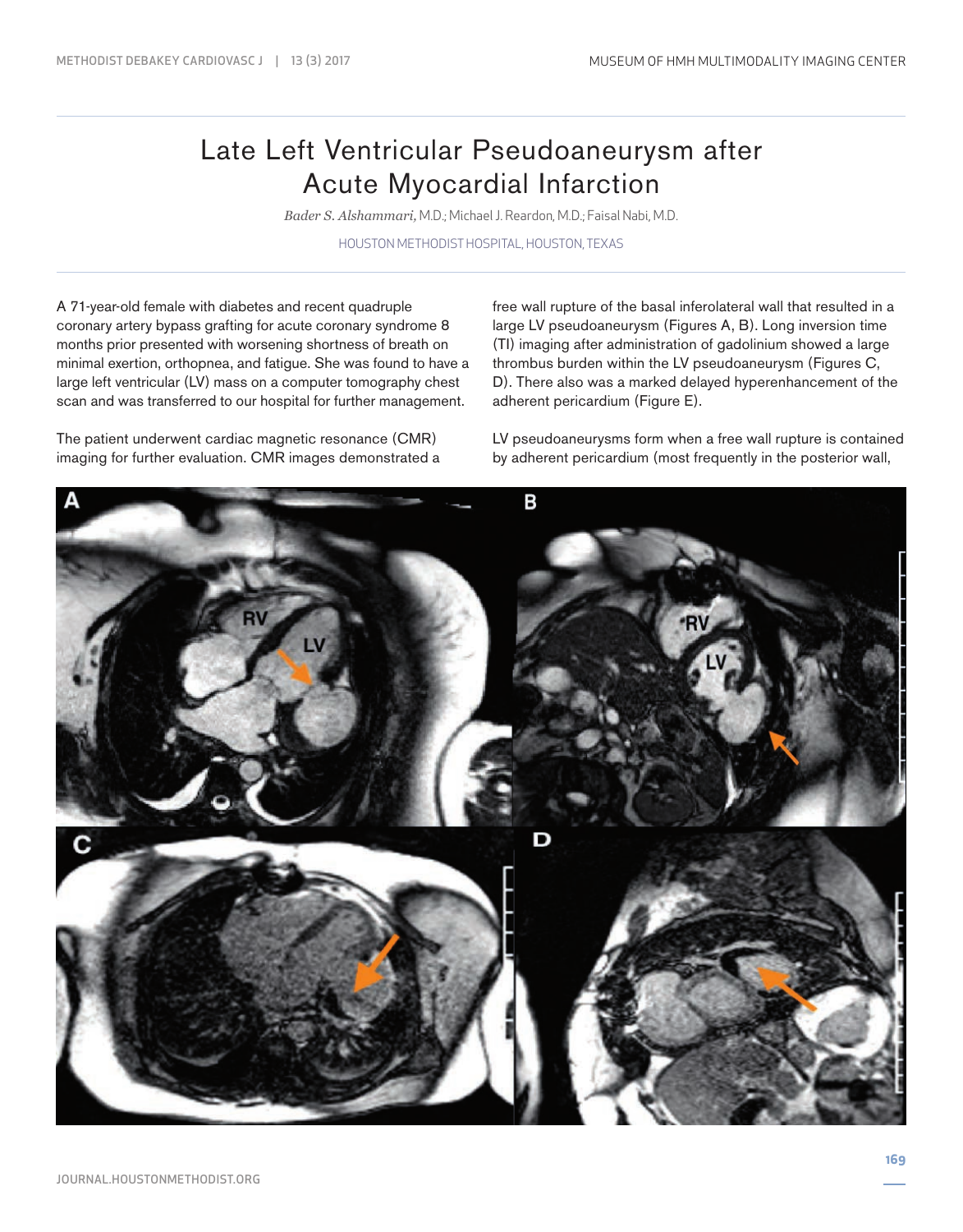

followed by the lateral and apical walls).<sup>1,2</sup> A pseudoaneurysm is traditionally characterized by a small neck communication between the left ventricle and aneurysmal cavity in which the ratio of the diameter of entry and the maximal diameter of the pseudoaneurysm is < 0.5.3 One of the distinguishing features of LV pseudoaneurysm compared with true aneurysm on CMR is marked delayed enhancement of the surrounding pericardium.4 Left ventricular pseudoaneurysms have a 30% to 45% risk of rupture and a mortality rate of almost 50% when treated medically.5,6 Thus, surgery is the preferred therapeutic option.

The patient promptly underwent cardiac surgery, which confirmed an inferolateral LV pseudoaneurysm (Figure F) with a small neck of LV pseudoaneurysm and a large lining thrombus (asterisk) shown in Figure G. She underwent uneventful LV pseudoaneurysm excision with patch repair (Figure H, I).